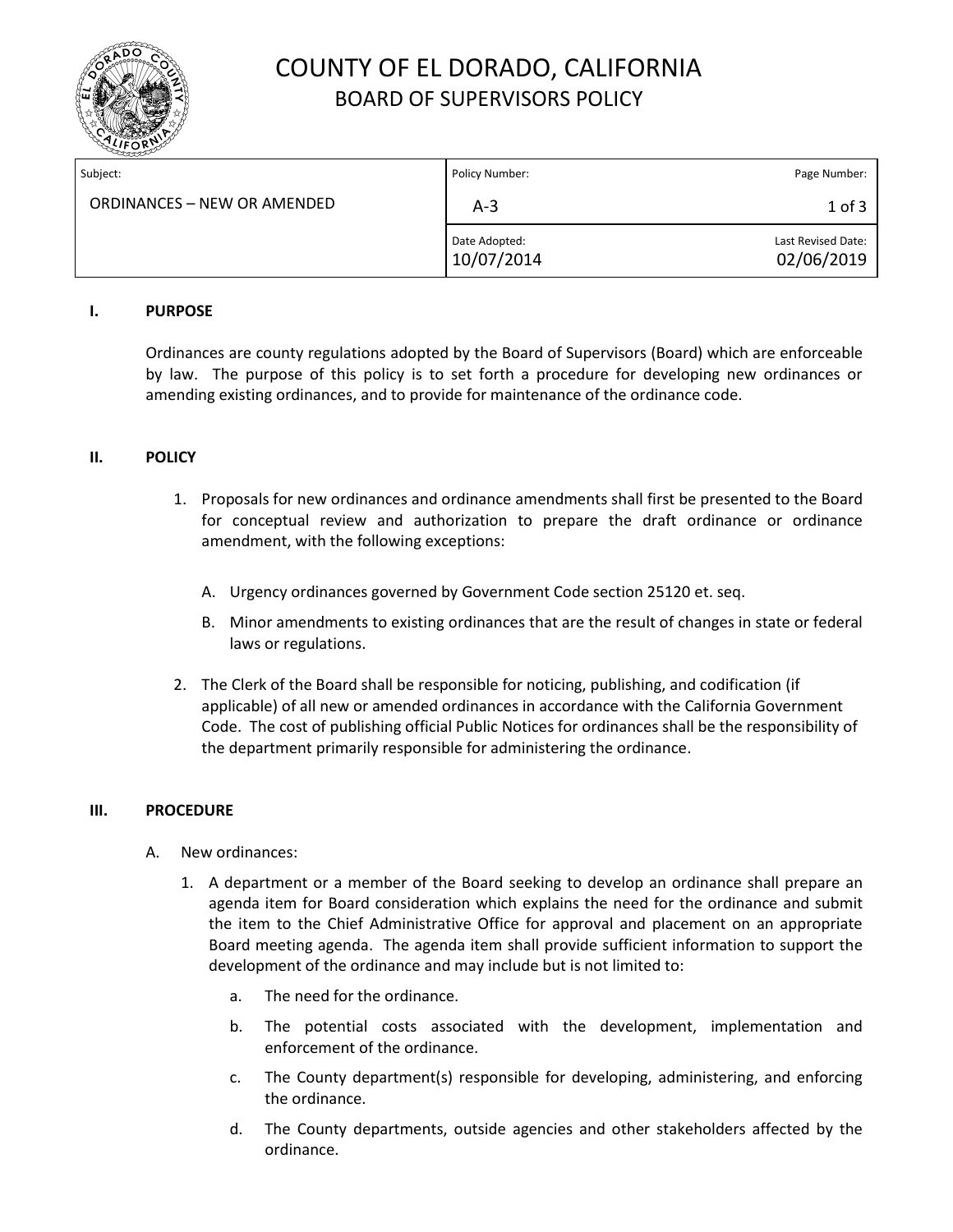

# COUNTY OF EL DORADO, CALIFORNIA BOARD OF SUPERVISORS POLICY

| Subject:                    | Policy Number:              | Page Number:                     |
|-----------------------------|-----------------------------|----------------------------------|
| ORDINANCES - NEW OR AMENDED | $A-3$                       | $2$ of $3$                       |
|                             | Date Adopted:<br>10/07/2014 | Last Revised Date:<br>02/06/2019 |

- e. The anticipated environmental documents required by the California Environmental Quality Act (CEQA), if any.
- 2. If the Board authorizes preparation of the proposed new ordinance for consideration, the requestor shall work with all affected department(s) to prepare a draft ordinance, an ordinance summary, and any necessary environmental documents required by the California Environmental Quality Act (CEQA) for public hearing and submit all relevant documents to County Counsel for review and approval as to form.
- B. Amendments to existing ordinances:
	- 1. Minor amendments to existing ordinances that are the result of changes in state or federal laws or regulations shall be presented to the Chief Administrative Office for conceptual review and authorization to proceed in accordance with this policy. The requesting department shall identify what, if any, environmental documentation is necessary.
	- 2. All other amendments to existing ordinances, including amendments otherwise covered by B.1. (above) which require significant CEQA documentation, shall follow the procedure outlined in this policy.
- C. Urgency ordinances shall be developed and presented to County Counsel for review and approval as to form prior to the urgency ordinance being submitted as an agenda item for consideration by the Board.
- D. Ordinances that exceed two (2) 8.5" X 11" pages in length require a summary ordinance which shall be prepared by the department(s) preparing the full ordinance and submitted for review in accordance with this policy.
- E. Repeal of Ordinances:
	- 1. Existing ordinances may be repealed by the same process used in the initial adoption or subsequent amendment of the ordinance.
	- 2. The process for repealing ordinances shall be in accordance with State law.

### **IV. REFERENCES**

California Constitution Article 2 California Government Code Title 3 and Title 5 El Dorado County Code Chapter 1.04 General Provisions